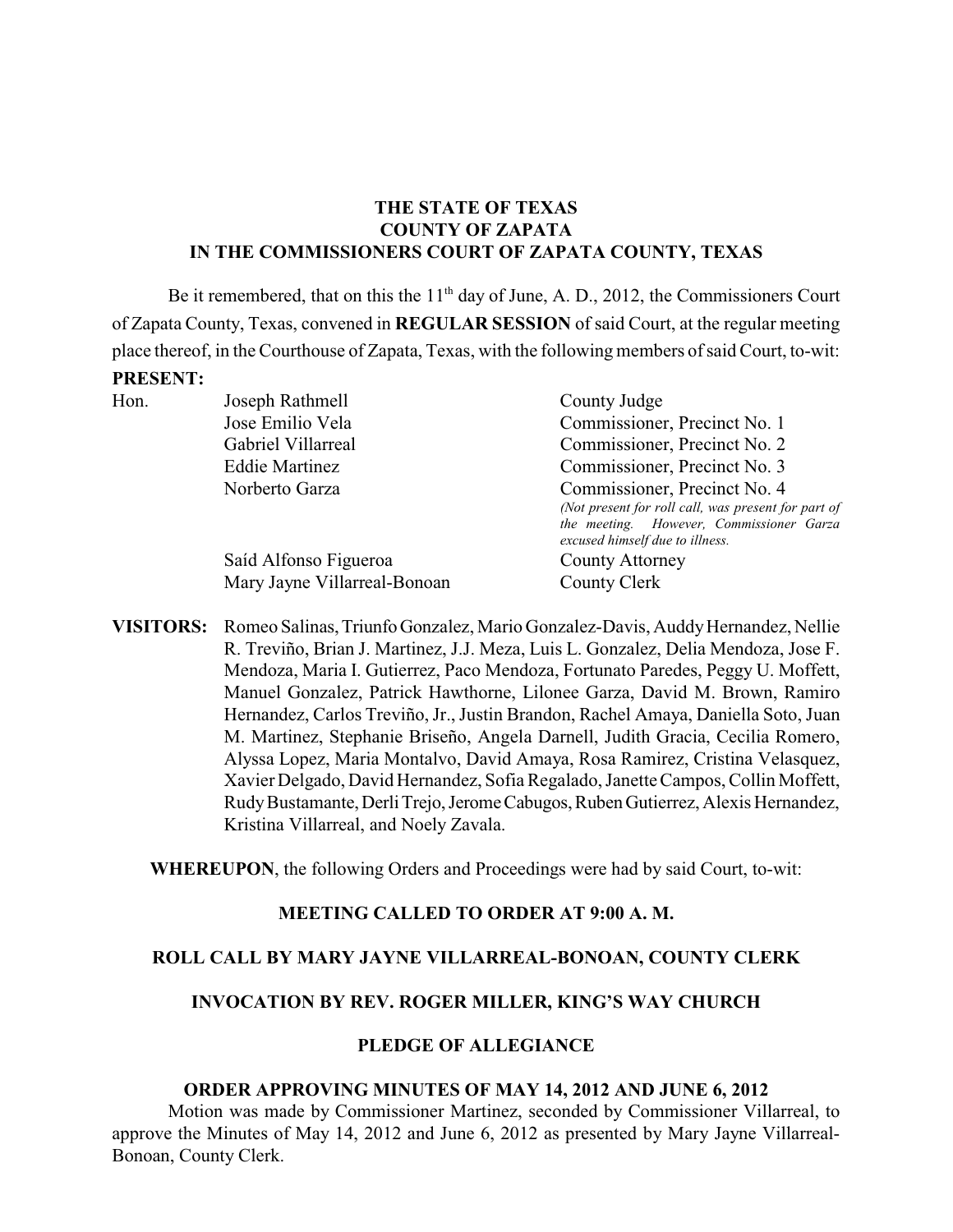The above motion, being put to a vote, was approved by the affirmative vote of all members of the Court.

#### **COMMUNICATIONS**

Brian Martinez announced that the surplus auction that was scheduled for May has been rescheduled for July 21, 2012. The auction will consist of surplus equipment including vehicles and junk vehicles and trash trucks.

Commissioner Vela questioned Mr. Luis Lauro Gonzalez, Voter Registrar / Tax Collector regarding the statements of residence that had to be filled out by voters in the Primary Elections. Mr. Gonzalez explained that said statements of residence are required in order to make corrections to erroneous voter addresses who did not have physical addresses on registration information. These corrections will be made and should be in effect for the July 31 run-off election.

#### **DEPARTMENTAL REPORTS**

Luis Lauro Gonzalez, Zapata County Tax Assessor/Collector, reported that the tax office collected \$22,753.14 in Hotel Motel Tax fees for a total of \$153,144.76 year to date total and \$100,076.12 in tax collections for the month of April bringing the county to 94% collections. An amount of \$77,600 are non-collectable due to the 20 year collection statute of limitations.

#### **REPORTS / PRESENTATIONS / PUBLIC PARTICIPATION**

#### **REPORT BY DR. DAVID BROWN, DEAN ZTAC**

Dr. Brown introduced the Government 23.05 class. He stated that ZTAC is now offering several college courses. A total of 203 students are currently enrolled. ZTAC will soon be affiliated with TAMIU, this will open more opportunities for students. A website which includes a marketing device which uses the google search engine will also be available soon. Dr. Brown further stated that ZTAC is looking into expanding and offering technical training.

#### **ORDER APPROVING INVOICES**

Motion was made by Commissioner Martinez, seconded by Commissioner Villarreal, to approve invoices as presented by Triunfo Gonzalez, County Auditor. Commissioner Vela questioned invoices listed on page 40 made payable to J.D. Net, LLC.

The above motion, being put to a vote, was approved by the affirmative vote of Commissioner Martinez and Commissioner Villarreal. Commissioner Vela voted against. Motion carried.

## **ORDER APPROVING TREASURER'S REPORT**

Motion was made by Commissioner Villarreal, seconded by Commissioner Martinez, to approve Treasurer's Report as presented by Hon. Romeo Salinas, County Treasurer.

The above motion, being put to a vote, was approved by the affirmative vote of all members of the Court.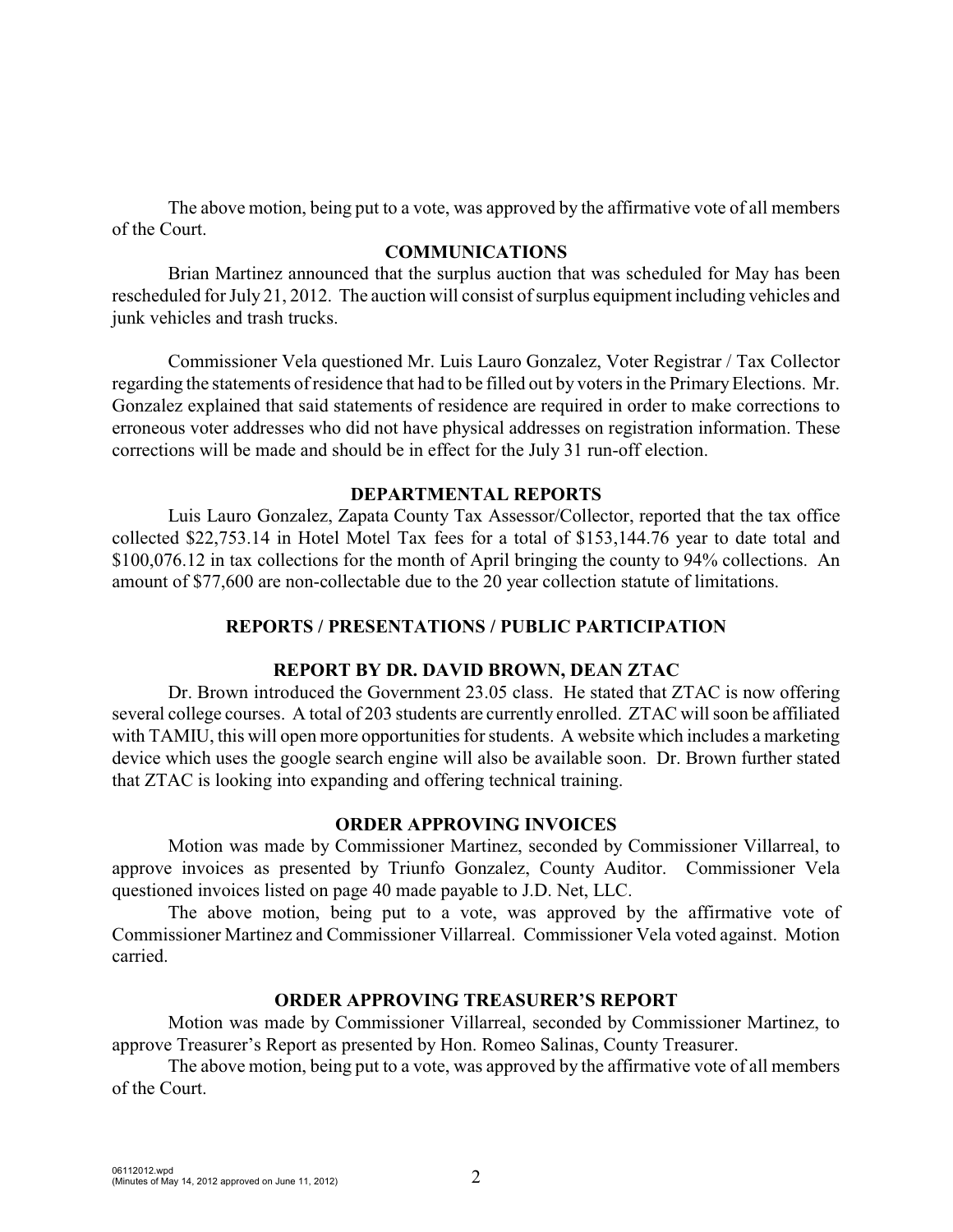## **ZAPATA COUNTY MEDICAL CLINIC MONTHLY REPORT**

Dr. Ed Romero reported 914 patient encounters in May for a year to date total of 4,751 patients. Dr. Romero reported that the ultra sound and bone density equipment is now in place. The clinic is working closely with Dr. Oscar Benavides. Dr. Romero also addressed the issue of a letter by Dr. Cabrera regarding the need for certain supplies and/or equipment, however, this is not an urgent care clinic due to current licensing.

## **9:45 A.M. - COMMISSIONER GARZA, PRESENT FOR COMMISSIONERS COURT**

# **LITTLE LEAGUE FINANCIAL REPORT**

Mr. Ramiro Hernandez gave the Little League Financial Report. The current total balance in the checking account is \$7,311.25 with zero liabilities. (Report attached for the record.)

## **STATUS REPORT ON CRIMINAL JUSTICE COMPLIANCE REPORT**

Judge Rathmell stressed the importance of complying with this report. If reporting requirements are not met, the County may not be eligible to receive grants. Ms. Dora Martinez, District Clerk, reported that her office is pending the ORI number. Mr. Figueroa, County Attorney, stated that departments involved are working together in order to meet compliance. Mary Jayne Villarreal-Bonoan, County Clerk, reported that 397 cases have been reported by courts. Currently the county is at 25% compliance.

# **PRESENTATION OF COPSYNC SYSTEM**

Mr. Patrick Hawthorne of CopSync System gave a power point presentation on the CopSync System for J.P.'s. A defendant's drivers license can be swiped and defendant's funds are automatically withdrawn from bank account and warrant will be closed. Depending on extradition clause, defendant may or may not be arrested if defendant is not able to pay on site. J.P.'s must input warrant information and information is then synced into the CopSync system installed in the sheriff's office vehicle. Currently only one J.P. is inputting warrant information into the current system (Hill Country).

The system would cost a one time fee of \$32,000.00, with an additional \$4,400 per court per year for a total of \$17,600.00 payable annually.

# **ORDER TO TABLE REQUEST BY JUSTICES OF THE PEACE REGARDING PURCHASE OF COPSYNC SYSTEM**

Motion was made by Commissioner Martinez, seconded by Commissioner Garza, to table request by Justices of the Peace for Precinct One, Two, Three and Four regarding the purchase of the CopSync System for all the Justices of the Peace.

The above motion, being put to a vote, was approved by the affirmative vote of all members of the Court.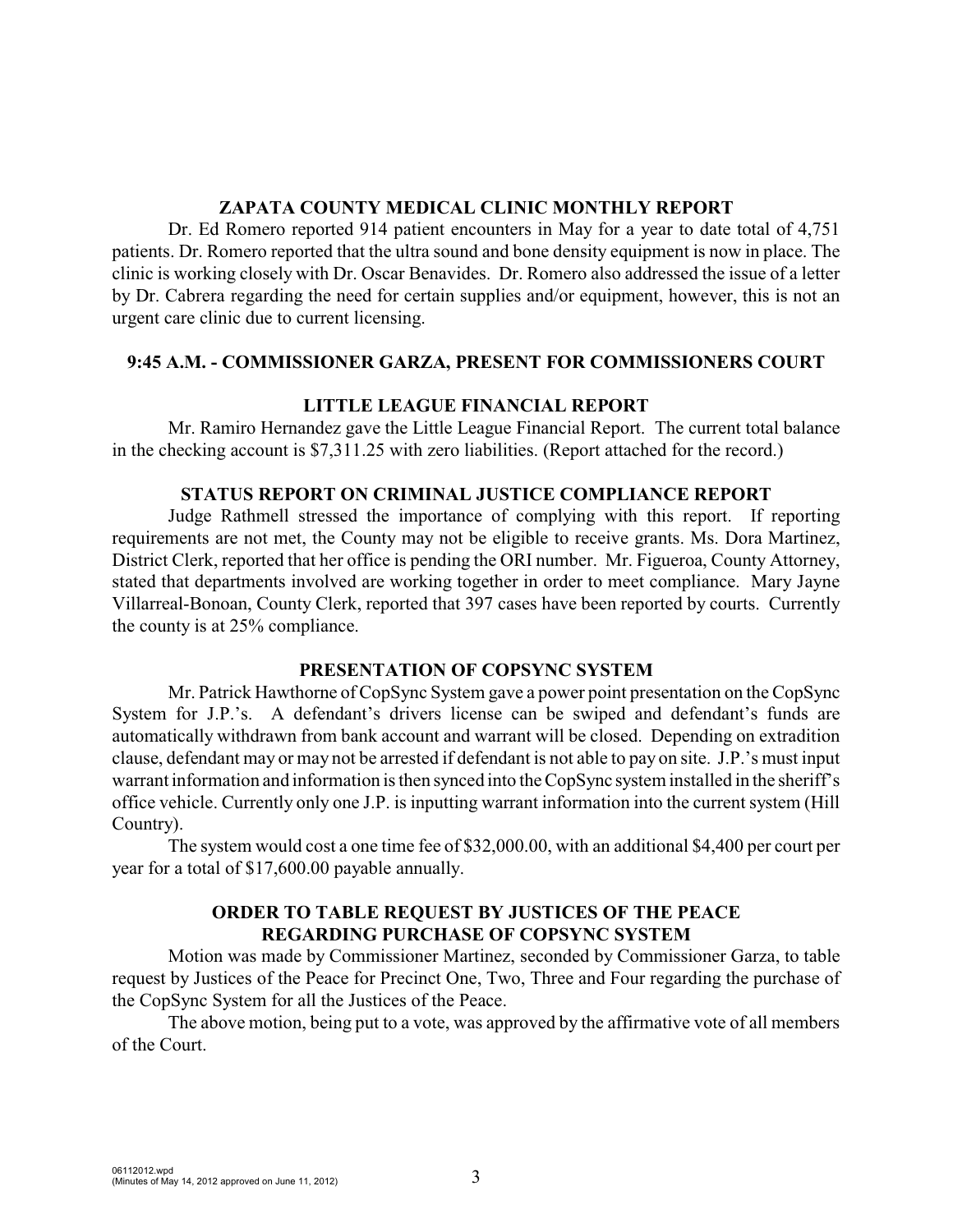## **ORDER APPROVING RESIGNATION OF JUAN CARLOS SOLIS, JR. AND FILL POSITION WITH JOSE HOMERO GONZALEZ**

Motion was made byCommissioner Garza, seconded byCommissioner Martinez, to approve the resignation from Juan Carlos Solis, Jr., and fill the position with Jose Homero Gonzalez in Slot #1 from the Special Road and Bridge Department, Precinct 1 at \$8.25 per hour as requested by Hon. Jose E. Vela, Commissioner Precinct 1.

The above motion, being put to a vote, was approved by the affirmative vote of all members of the Court.

# **ORDER TO TABLE REQUEST BY COMMISSIONER VELA REGARDING PROPOSAL TO CONSTRUCT AND OPERATE A RENAL DIALYSIS CLINIC**

Motion was made by Commissioner Martinez, seconded by Commissioner Garza, to table request by Commissioner Vela regarding proposal to construct and operate a Renal Dialysis Clinic under a mutual agreement between Zapata County and DaVita Corporation allowing the availability of special health services, and assisting our local dialysis patients as requested by Hon. Jose E. Vela, Commissioner Precinct 1.

The above motion, being put to a vote, was approved by the affirmative vote of all members of the Court.

## **ORDER APPROVING DEVELOPMENT OF POLICY AND PROCEDURES FOR ZAPATA COUNTY WATER DEPARTMENT TO ASSIST WITH SECURING AND EXPEDITIOUSLY COLLECTING EXTREMELY HIGH DELINQUENT WATER PLANT ACCOUNTS**

Motion was made by Commissioner Martinez, seconded by Commissioner Villarreal, to approve the development of policy and procedures for the Zapata County Water Department to assist with securing and expeditiously collecting those extremely high delinquent water plant accounts as requested by Hon. Jose E. Vela, Commissioner Precinct 1.

The above motion, being put to a vote, was approved by the affirmative vote of all members of the Court.

## **COMMISSIONER GARZA WAS EXCUSED FROM COMMISSIONERS COURT DUE TO ILLNESS**

# **ORDER APPROVING ADDITIONAL FUNDING TO COVER PRIMARY ELECTION AND RUN-OFF ELECTION EXPENSES IN AN AMOUNT OF \$20,000**

Motion was made by Commissioner Villarreal, seconded by Commissioner Martinez, to approve additional funding to cover primary and run-off election expenses in the amount of \$20,000.00.

The above motion, being put to a vote, was approved by the affirmative vote of Commissioner Villarreal and Commissioner Martinez. Commissioner Vela voted against. Motion carried.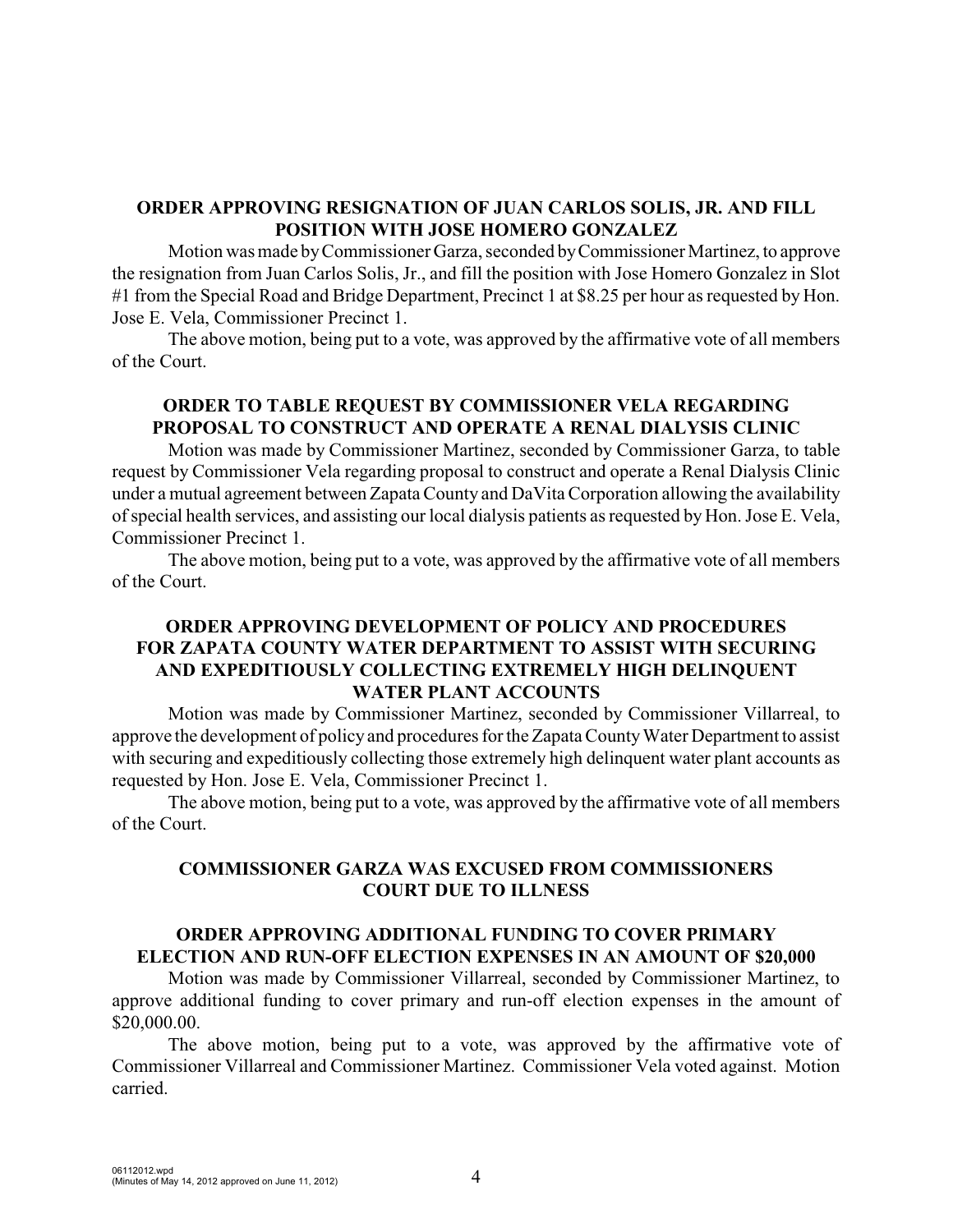## **ORDER APPROVING RESIGNATION OF FERNANDO ARAMBULA FROM ZAPATA COUNTY WATERWORKS**

Motion was made by Commissioner Martinez, seconded by Commissioner Villarreal, to approve the resignation of Fernando Arambula from Zapata County Waterworks effective June 5, 2012.

The above motion, being put to a vote, was approved by the affirmative vote of all members of the Court.

## **ORDER APPROVING PAY INCREASE FOR RIGOBERTO CANTU**

Motion was made byCommissioner Villarreal, seconded byCommissioner Vela, to approve a pay increase for Rigoberto Cantu from \$11.91 to \$13.04. Mr. Cantu has fulfilled all academic TCEQ requirements and has obtained a Class C Water Plant Operators license. Funding to be obtained from line item 80-600-227 License Stipends as requested by Carlos Treviño, Jr., Water Plant Director.

The above motion, being put to a vote, was approved by the affirmative vote of all members of the Court.

#### **ORDER APPROVING TO HIRE MARCELO RAMIREZ, JR. FOR POSITION OF METER READER FOR ZAPATA COUNTY WATERWORKS**

Motion was made by Commissioner Villarreal, seconded by Commissioner Martinez, to approve hiring of Marcelo Ramirez, Jr., for the position of meter reader for Zapata County Waterworks. Mr. Ramirez will be occupying slot #18 at a starting pay of \$9.23 as requested by Carlos Treviño, Jr., Water Plant Director.

The above motion, being put to a vote, was approved by the affirmative vote of all members of the Court.

## **ORDER APPROVING PAYMENT OF \$15,875 FOR TIRE RECYCLING PROGRAM FOR ZAPATA COUNTY WASTEWATER PLANT AND ZAPATA COUNTY LANDFILL**

Motion was made byCommissioner Vela, seconded byCommissioner Villarreal, to approve payment of \$15,875.00 for the tire recycling program for Zapata County Wastewater Plant and Zapata County Landfill. Respectively the sums are \$11,075.00 for the Wastewater Plant and \$4,800.00 for the Zapata County Landfill as requested by Nellie R. Treviño, Personnel Director.

The above motion, being put to a vote, was approved by the affirmative vote of all members of the Court.

# **ORDER APPROVING ENGINEERS RECOMMENDATION TO AWARD CONSTRUCTION CONTRACT TO GUZMAN JUAREZ BACKHOE SERVICE**

Motion was made byCommissioner Vela, seconded byCommissioner Villarreal, to approve the engineers recommendation to award the construction contract to Guzman Juarez Backhoe Service, with a bid of \$141,350, for installation of sewer improvements for the Flores Addition II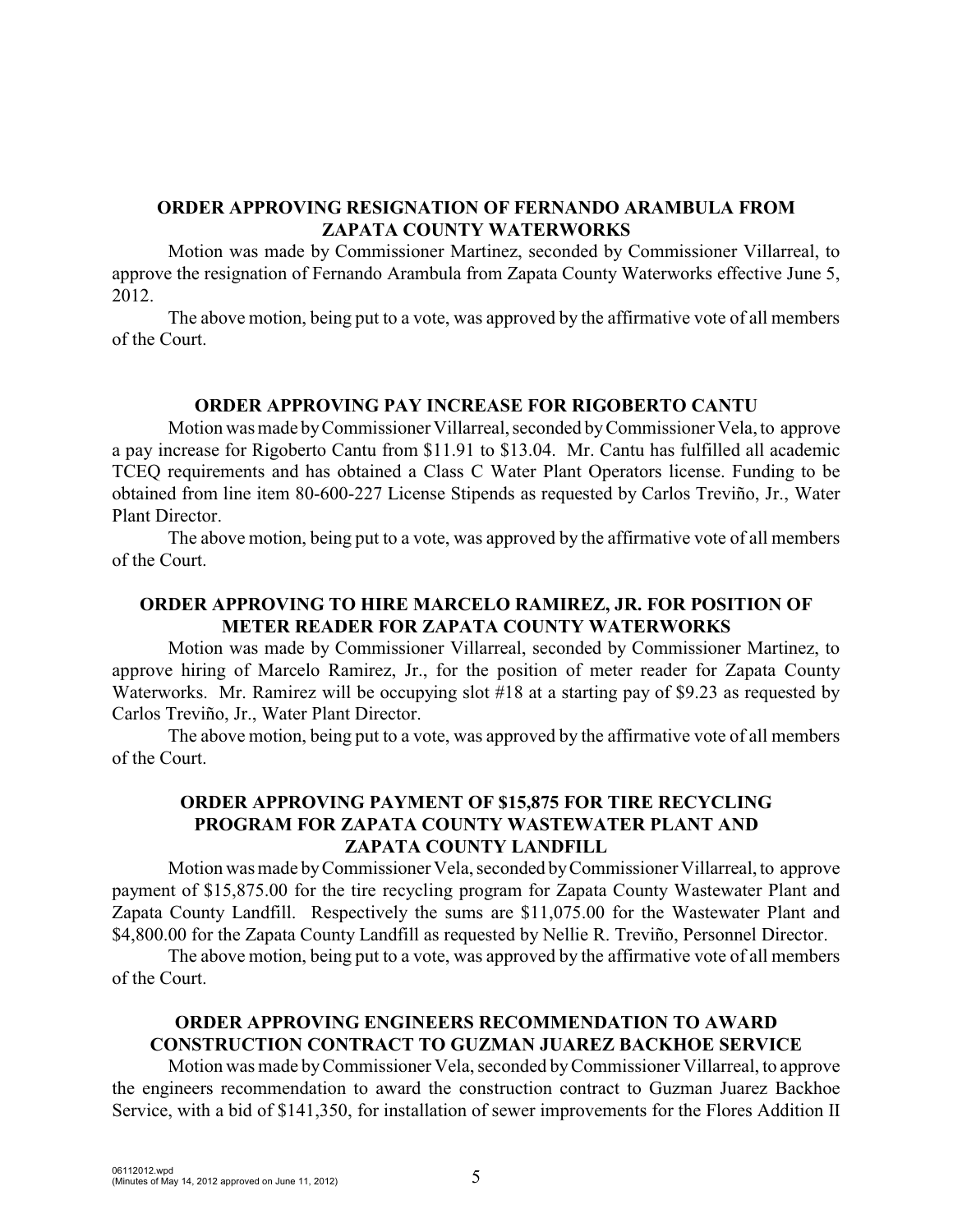Project Contract Number CDBC Colonia 711325 as requested by Mario Gonzalez-Davis, Project Manager.

The above motion, being put to a vote, was approved by the affirmative vote of all members of the Court.

## **ORDER APPROVING FEMA FLOOD DAMAGE PREVENTION ORDINANCE**

Motion was made by Commissioner Vela, seconded by Commissioner Villarreal, to adopt the FEMA Flood Damage Prevention Ordinance as requested by Mario Gonzalez-Davis, Project Manager.

The above motion, being put to a vote, was approved by the affirmative vote of all members of the Court.

# **ORDER APPROVING COUNTY BASEBALL FACILITIES APPLICATION**

Motion was made byCommissioner Martinez, seconded byCommissioner Vela, to approve the County Baseball Facilities Application, deposit will be at Commissioners' discretion, as requested by Ramiro Hernandez, Safety Officer, Little League.

The above motion, being put to a vote, was approved by the affirmative vote of all members of the Court.

# **ORDER APPROVING PERMISSION TO USE SOFTBALL FIELDS FOR SOFTBALL TOURNAMENT (BATTLE OF THE CLASSES)**

Motion was made by Commissioner Martinez, seconded by Commissioner Villarreal, to approve permission to use softball fields for softball tournament July  $7<sup>th</sup>$  and to use fields for practice prior to tournament as requested by Martha Montes, Battle of the Classes.

The above motion, being put to a vote, was approved by the affirmative vote of all members of the Court.

# **ORDER APPROVING CHANGE ORDER NO. 3 FOR WATER DEVELOPMENT BOARD 24" RAW WATER LINE AND 16" RAW WATER LINE PROJECT NO. 61275**

Motion was made byCommissioner Vela, seconded byCommissioner Villarreal, to approve Change Order No. 3 for Water Development Board 24" Raw Water Line and 16" Raw Water Line Project No. 61275. Change order to include rewiring of pump #1 and #3 and install new industrial quality interior temperature control unit for a cost of \$6,290.00 to be paid from remaining balance on existing project as requested by Manuel Gonzalez, Premier Engineering, and Carlos Treviño, Jr., Water Plant Manager.

The above motion, being put to a vote, was approved by the affirmative vote of all members of the Court.

# **ORDER APPROVING FUNDING FOR ZAPATA COUNTY MUSEUM OF HISTORY LANDSCAPING RENOVATION**

Motion was made by Commissioner Martinez, seconded by Commissioner Villarreal, to approve funding for Zapata County Museum of History landscaping renovation. Stage 1 total cost is \$17,000.00. The County will contribute only \$8,500 to be paid as follows: \$6,500 from Hotel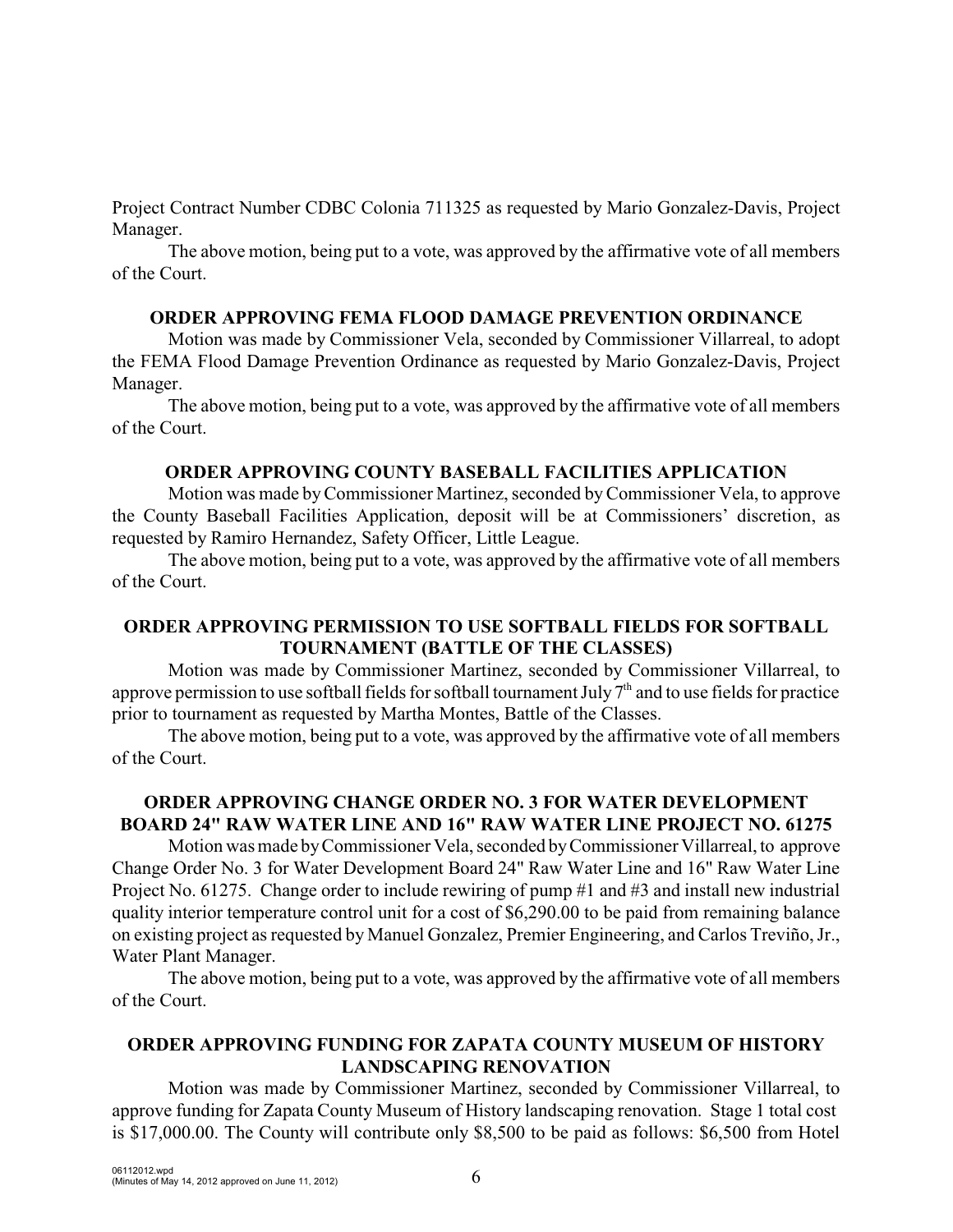Motel Tax Fund and \$2,000 from Precinct #2 Caliche account. Item was requested by Dr. H. Flores, Zapata County Museum of History.

The above motion, being put to a vote, was approved by the affirmative vote of all members of the Court.

# **ORDER AWARDING REQUEST FOR QUALIFICATION NUMBER 2012-002 FOR MOLD REMEDIATION CONTRACTOR TO SERVE PRO AS BEST QUALIFIED RESPONDENT**

Motion was made by Commissioner Vela, seconded by Commissioner Villarreal, to award Request for Qualification Number 2012-002 for a Mold Remediation Contractor to Serve Pro, the best qualified respondent as determined by the Zapata County Commissioners Court and to authorize the Zapata County Judge to negotiate and enter into a contract with said respondent as requested by Fortunato Paredes, Escamilla, Poneck, Poneck & Cruz, LLP Attorney at Law.

The above motion, being put to a vote, was approved by the affirmative vote of all members of the Court.

# **ORDER APPROVING ARCHITECTURAL CONTRACT WITH WALLACE GROUP FOR DESIGN TO RE-ROOF ZAPATA COUNTY COURTHOUSE DOME AND AUTHORIZE ZAPATA COUNTY JUDGE TO EXECUTE ALL RELEVANT DOCUMENTS**

Motion was made byCommissioner Vela, seconded byCommissioner Martinez, to approve and enter into an Architectural Contract with the Wallace Group for design to re-roof the Zapata County Courthouse dome and to authorize the Zapata County Judge to execute all relevant documents as requested by Fortunato Paredes, Escamilla, Poneck & Cruz, LLP Attorney at Law.

The above motion, being put to a vote, was approved by the affirmative vote of all members of the Court.

# **ORDER DIRECTING ZAPATA COUNTY AUDITOR TO SOLICIT REQUEST FOR QUALIFICATIONS FOR A BUILD-BACK INTERIORS CONTRACTOR ON MATTERS RELATING TO ZAPATA COUNTY COURTHOUSE AND MATTERS INCIDENT THERETO**

Motion was made by Commissioner Martinez, seconded by Commissioner Villarreal, to direct the Zapata County Auditor to solicit request for qualification for a build-back interiors contractor on matters relating to the Zapata County Courthouse and any matters incident thereto as requested by Fortunato Paredes, Escamilla Poneck and Cruz, LLP Attorney at Law.

The above motion, being put to a vote, was approved by the affirmative vote of all members of the Court.

## **LINE ITEM TRANSFERS**

Motion was made byCommissioner Vela, seconded byCommissioner Villarreal, to approve the following line item transfer, to meet budget requirements.

|     | From: 49 <sup>th</sup> District Court | 10-435-311         | Postal Rental | \$200.00 |
|-----|---------------------------------------|--------------------|---------------|----------|
| To: | 49 <sup>th</sup> District Court       | 10-435-311 Postage |               | \$200.00 |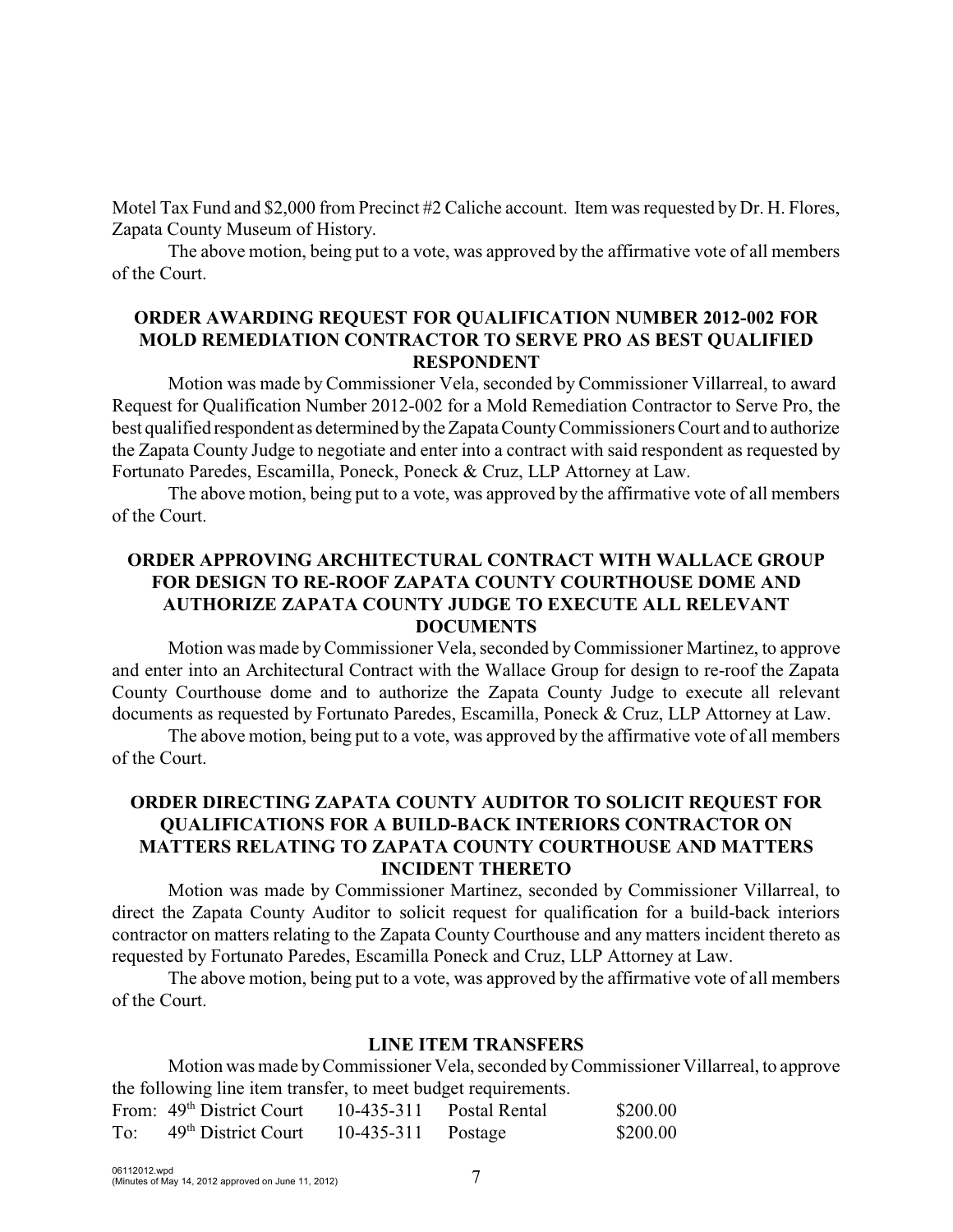as requested by Jose A. Lopez,  $49<sup>th</sup>$  District Judge.

The above motion, being put to a vote, was approved by the affirmative vote of all members of the Court.

Motion was made by Commissioner Vela, seconded by Commissioner Martinez, to meet budget requirements.

From: County Shop 10-621-427 Work Shop & Travel \$2,449.61 To: County Shop 10-621-205 Uniforms \$2,449.61 as requested by Francisco Mendoza, County Shop Supervisor.

The above motion, being put to a vote, was approved by the affirmative vote of all members of the Court.

Motion was made byCommissioner Vela, seconded byCommissioner Villarreal, to approve the following line item transfers, to meet budget requirements:

From: Library 10-650-427 Travel \$800.00 To: Library 10-650-462 Repairs & Maintenance \$800.00 as requested by Aida Garcia, Library Director.

The above motion, being put to a vote, was approved by the affirmative vote of all members of the Court.

## **ORDER APPROVING RESOLUTION AUTHORIZING DELEGATION OF SIGNATURE APPROVAL AUTHORITY FOR SECTION 5310 TRANSPORTATION GRANT TO NUTRITION PROGRAM DIRECTOR**

Motion was made byCommissioner Martinez, seconded byCommissioner Vela, to approve a resolution authorizing delegation of signature approval authority for Section 5310 Transportation Grant to Nutrition Program Director as requested by Rosalinda Gonzalez, Nutrition Director.

The above motion, being put to a vote, was approved by the affirmative vote of all members of the Court.

# **MOTION WAS MADE BY COMMISSIONER MARTINEZ, SECONDED BY COMMISSIONER VILLARREAL, TO ENTER INTO EXECUTIVE SESSION**

# **MOTION WAS MADE BY COMMISSIONER MARTINEZ, SECONDED BY COMMISSIONER VILLARREAL, TO RETURN TO REGULAR SESSION**

# **ORDER ACCEPTING SETTLEMENT IN THE MATTER OF CAUSE NO. 7929,** ZAPATA COUNTY VS. REIM CONSTRUCTION, INC, 49<sup>TH</sup> JUDICIAL DISTRICT **COURT, ZAPATA COUNTY TEXAS**

Motion was made byCommissioner Martinez, seconded byCommissioner Vela, to approve and accept proposed settlement in the matter of Cause No. 7929, Zapata County vs. REIM Construction, Inc.; In the 49<sup>th</sup> Judicial District Court, Zapata County, Texas, as discussed in